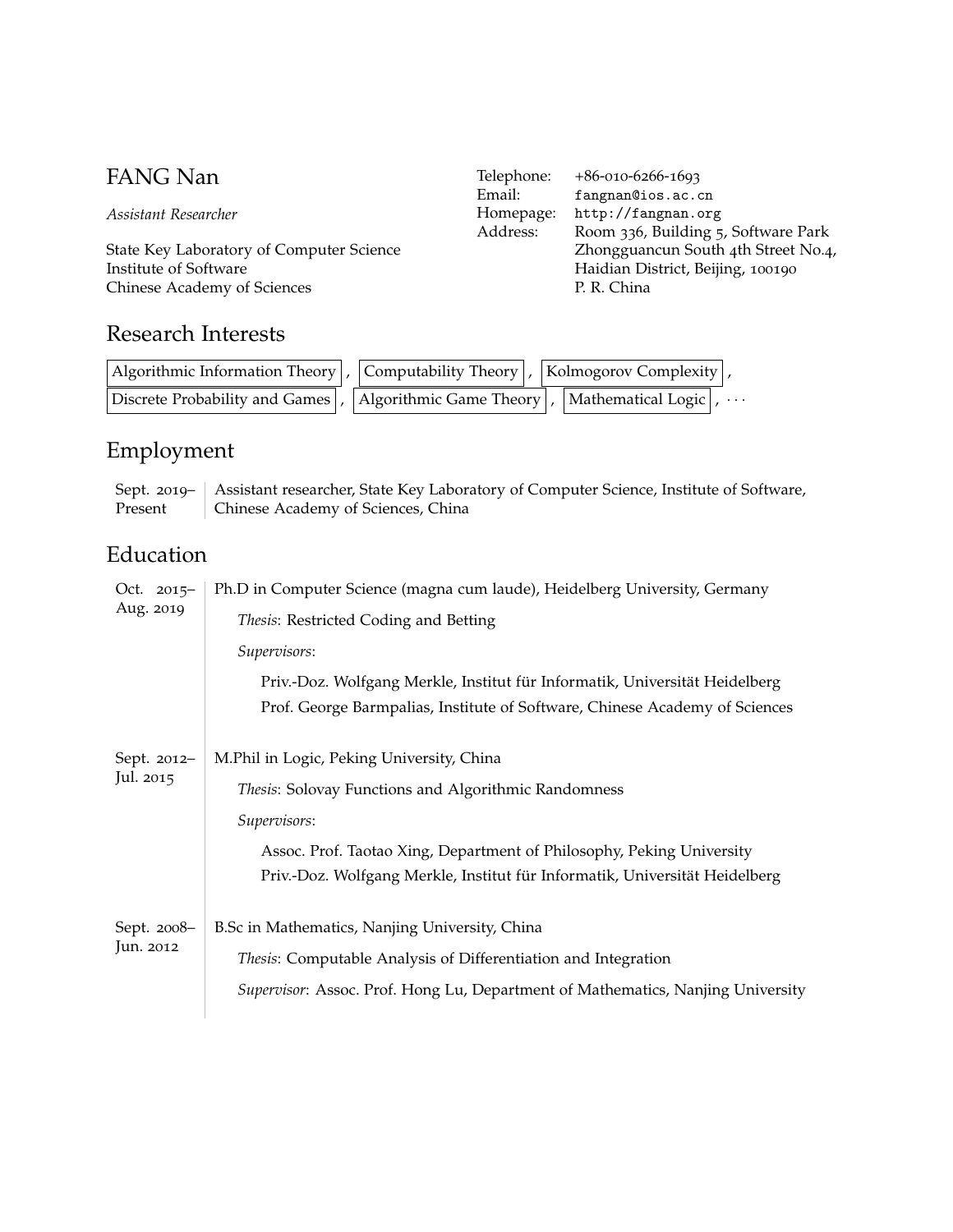#### *FANG Nan* 2

#### Service

1. *Teaching Assistant* for the following courses:

| Universität Heidelberg,                     | Computability and Complexity $1$ ,<br>  Computability and Complexity $2$  , |
|---------------------------------------------|-----------------------------------------------------------------------------|
| Mar. 2016 – Sept. 2019                      | Randomized Algorithms<br>Formal Languages and Automata Theory               |
| Peking University,<br>Sept. 2012– Feb. 2013 | Introduction to Modal Logic                                                 |

2. *Referee* of the following journal: Studies in Logic

## Papers

- 1. *Generalizing cl-reducibility on left-c.e. reals*, Nan Fang and Wolfgang Merkle, in preparation.
- 2. *Granularity of wagers in games and the (im)possibility of savings*, George Barmpalias and Nan Fang, submitted.
- 3. *Monotonous betting strategies in warped casinos*, George Barmpalias, Nan Fang and Andy Lewis-Pye, Information and Computation, in press.
- 4. *Equivalences between learning of data and probability distributions, and their applications*, George Barmpalias, Nan Fang and Frank Stephan, Information and Computation 262 (2018) 123–140.
- 5. *Optimal asymptotic bounds on the oracle use in computations from Chaitin's Omega*, George Barmpalias, Nan Fang and Andy Lewis-Pye, Journal of Computer and System Sciences 82 (2016) 1283-1299.

## Talks

- 1. *Betting with preference on outcomes*, Conference on Computability, Complexity and Randomness (CCR 2019), Nur-Sultan, Jun. 23 - 25, 2019.
- 2. *Granularity of wagers in games and the (im)possibility of savings*, Asian Logic Conference, Jun. 17 21, 2019.
- 3. *Granularity and timidness of betting strategies*, Randomness, Information, Complexity, Moscow, Jun. 12 14, 2019.
- 4. *Generalizing cl-reducibility on left-c.e. reals*, Delta 11 Workshop on Logic, Nanjing, Apr. 18, 2019.
- 5. *Monotonous betting strategies in warped casinos*, Journées du GT Calculabilités du GdR Informatique Mathématique, Paris, Jul. 2 - 3, 2018.
- 6. *A left-c.e. real not computable by any Omega number with low redundancy*, Conference on Computability, Complexity and Randomness (CCR 2017), Mysore, Jul. 3 - 7, 2017.
- 7. *Computing left-c.e. reals from* Ω*-numbers*, Montpellier Heidelberg Workshop on Computability and Randomness, Maison de Heidelberg, Montpellier, Jun. 16 - 17, 2016.
- 8. *Solovay Functions and No-Gap Phenomena*, Conference on Computability, Complexity and Randomness (CCR 2015), Institut für Informatik, Universität Heidelberg, Heidelberg, Jun. 22 - 26, 2015.